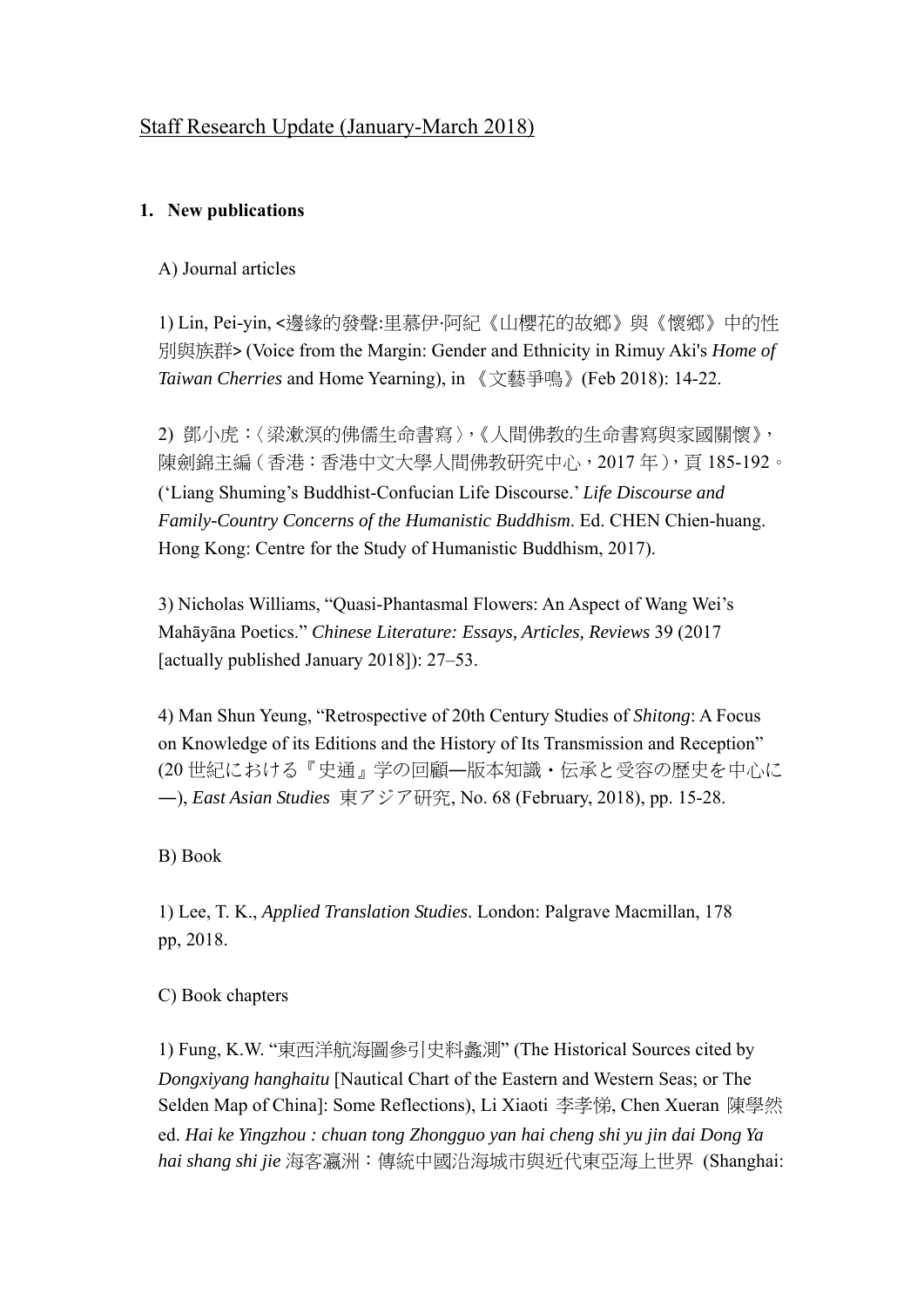Shanghai gu ji chu ban she, 2018), 160-187.

2) Tang Pui Ling , 〈從"令終"到"善終"──基於出土文獻與傳世典籍的綜合考 察〉,復旦大學出土文獻與古文字研究中心、耶魯-新加坡國立大學學院陳振 傳基金漢學研究委員會編:《出土文獻與中國古典學》,上海:中西書局,頁  $10-28$ 

### **2. Conference presentations**

1) Fung, K.W. "Zhang Heng and Ptolemy: Astronomy and Cartography in Early Imperial China and the Graeco-Roman World", a paper presented in The Joseph Needham Symposium on Early Cultural and Scientific Transmission across Eurasia with China, jointly organized by The Joseph Needham Foundation for Science and Civilisation (Hong Kong), Needham Research Institute (Cambridge), Department of History, Centre for Chinese History, Centre for Chinese Archaeology and Art, Chinese University of Hong Kong and Division of Humanities, Hong Kong University of Science and Technology, March 26-27, 2018, Hong Kong, 54pp.

2) Lucas Klein, "'The Opulent Zither's Startled Strings': Ideological Opposition in Xikun Style Poetry & the Translation of Li Shangyin," on Resituating Poetry Text in Early and Medieval China: Anxieties and Transitions panel, MLA Annual Convention, New York, January 7, 2018.

3) Pei-yin Lin, "Alternative Chineseness: War Experience and National Longing in Pan Lei's Red River Trilogy (1952) and Deng Kebao's Alien Lands (1961)," Association for Asian Studies 2018 Annual Conference, Washington D.C. (March 22-25, 2018).

4) Nicholas Williams, "That Persistent Scent of Virtue: Reading Echoes of Qu Yuan in the Song Ci Lyric." AAS Annual Conference, Washington, DC. March 23, 2018.

5) Wu, Cuncun, "*Sancaifu*: A Re-Discovered Mid-Qing Opera in Suzhou Dialect" in the 2018 International Conference on Chinese Oral and Performing Literature, 22 March 2018 (The conference was held in conjunction with the 2018 AAS Annual Meeting from March 22 to 25, 2018 in Washington, D.C., USA).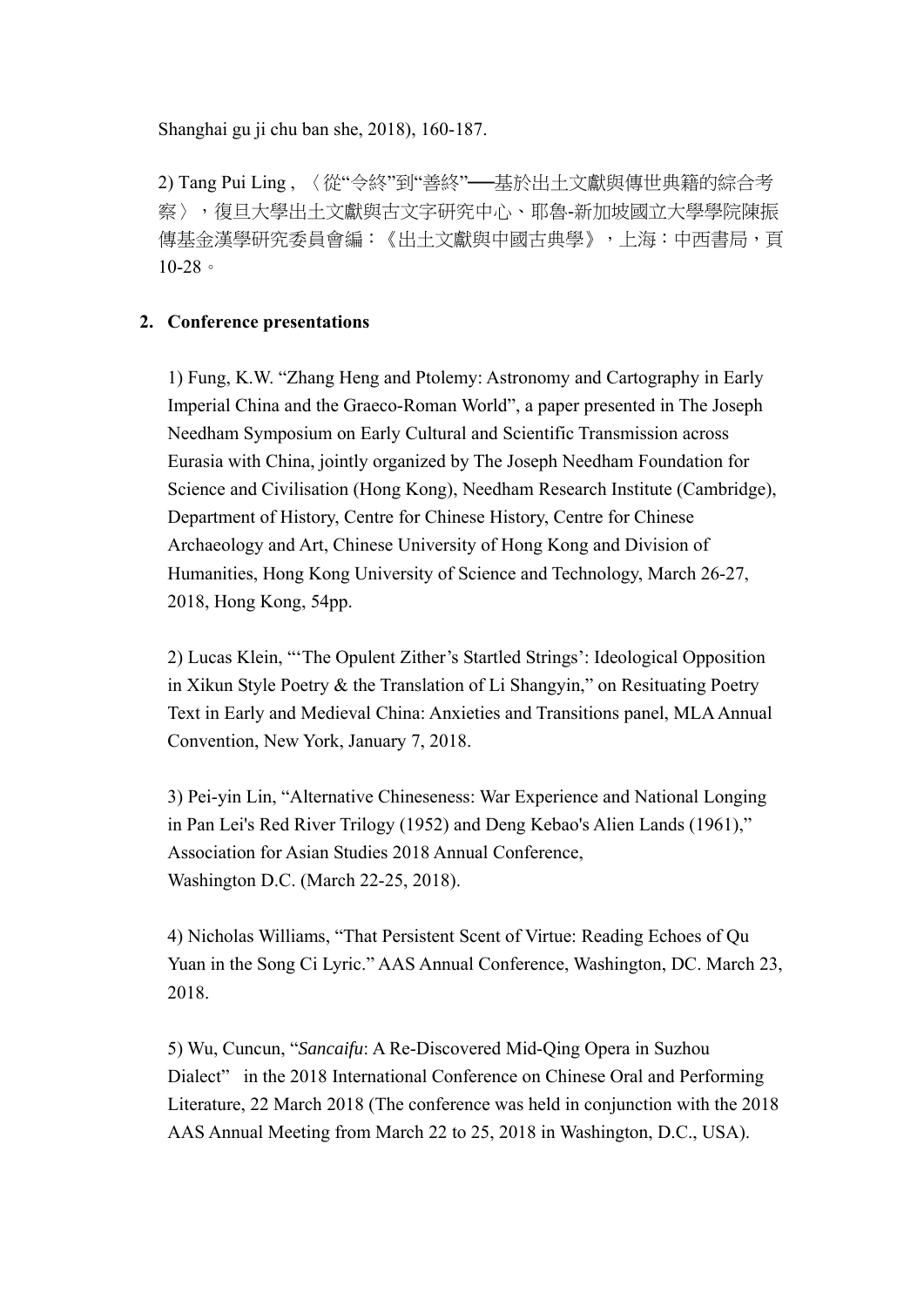#### **3. Grants received**

1) Dr K. W. Fung received HK\$299,000 from the Community Chest for the Research project on the Community Chest 50<sup>th</sup> Anniversary Oral History Book.

2) Dr Lin Pei-yin received Hsu Long-sing Research Fund for the project "Taiwan Imagined: Global Gaze, Local Negotiation, and Identify Politics" (March 2018).

3) Professor Wu Cuncun received Hsu Long-sing Research Fund for her project "The circulation of erotic paintings and prints among the urban commoners in Qing China" (March 2018).

#### **4. Invited talks**

1) Lucas Klein, "The Sight of Mightiest Empire: Imperialism & Anti-Imperialism in Miltonic Visions," College of Foreign Languages and Literatures, Fudan University, Shanghai, 16 March, 2018.

2) Lucas Klein, "Chinese Poetry in Translation: A Conversation on the State of the Art," with Bao Huiyi, Eleanor Goodman, Kyoo Lee, and David Perry, NYU Shanghai, 14 March, 2018.

3) T. K. Lee delivered keynote speech entitled "Translanguaging: Transient Creativities, Fleeting Epiphanies" at the Communication in the Multilingual City International Conference, held on 29 Mar 2018 at the University of Birmingham.

4) T. K. Lee delivered seminar entitled "Modalities of cybertext poetry: John Cayley vs. Hsia Yu" at the University of Oxford on 30 Jan 2018.

5) 鄧小虎:〈荀子思想中的化性起偽與道德動機〉,香港中文大學哲學系講 座, 2018年2月9日。( 'Moral Motivation and the Transformation of Nature and the Rise of Artifice in Xunzi's Thought,' Departmental Seminar. Feb 09, 2018. The Department of Philosopy, The Chinese University of Hong Kong).